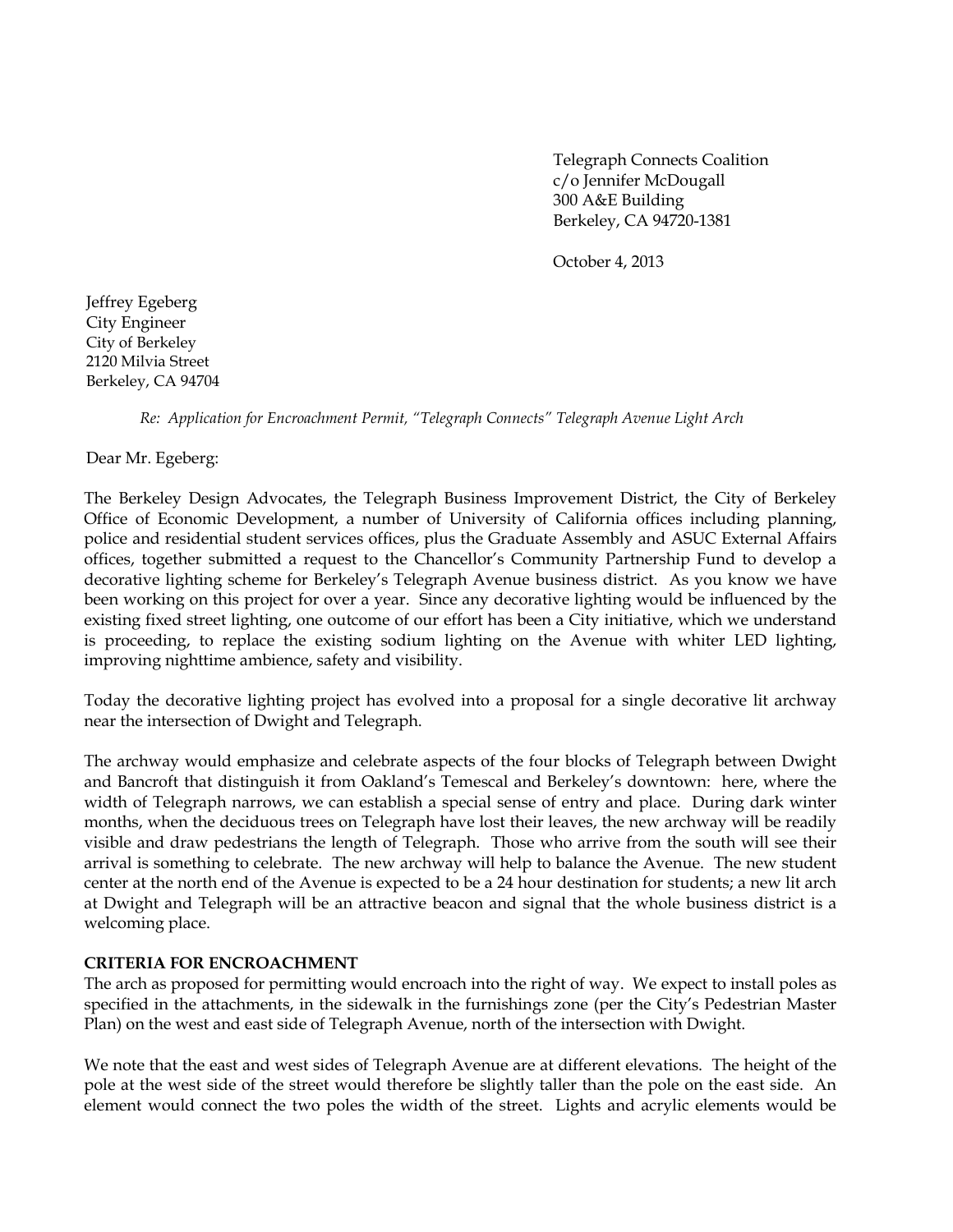hung from the top element to establish a concatenated arch across the bottom. Please see attached drawings.

The project would meet criteria for approval of encroachment under the Berkeley Municipal code, section 16.18.080, using the following criteria:

## **A. The applicant will be substantially damaged by the refusal to grant the permit as requested.**

The applicant is a coalition of groups coming together to support change on Telegraph Avenue. Metrics of health for the Avenue, as compiled by the City's Office of Economic Development (May, 2013), are indicative of conditions that warrant new initiatives. Retail sales have declined 56% since 1990. While there are a great number of potential resident shoppers near the district, retail density and sales are greater closer to campus. The proposed arch brings a unique new element to the street that will attract neighbors and visitors. As noted in the May 2013 report (page 13), "New planned decorative lighting and other streetscape improvements contemplated for the area could also improve the District's retail potential. They offer the prospect of a more pedestrian and visitor friendly experience that will likely improve the area's appeal to both visitors and shoppers ."

#### **B. No other reasonable method of obtaining the desired results is available except as proposed by the applicant.**

The applicant has explored a number of alternative designs, including use of existing street light poles that would have reduced the need for new pole encroachments in the street. This appears to be the only reasonable method of providing decorative lighting that crosses Telegraph in a distinctive permanent installation, distinguishable from temporary holiday lighting.

### **C. The granting of the permit will not be materially detrimental to the public interest, safety, health and welfare or injurious to the other property.**

Risk of falling elements is addressed with submittals in the attachments from a registered structural engineer.

# **D. The applicant has complied with the City of Berkeley's public works specifications.**

Compliance with such specifications would be a required element of the project.

**E. No major or minor encroachment into a sidewalk may be granted unless a minimum clear space of six feet remains open for public use in the sidewalk area. For the purpose of determining the clear space, poles, parking meters, fire hydrants, regulatory signs and other such objects (street hardware) may not be considered as part of the minimum horizontal clear space reserved for public use. Except for subsurface encroachments of tiebacks and soil nails, in no event may a minor encroachment extend farther than two feet from the property line into the public right-of-way.**

The project, with encroachment, maintains full clear space of six feet in the sidewalk area on all sides.